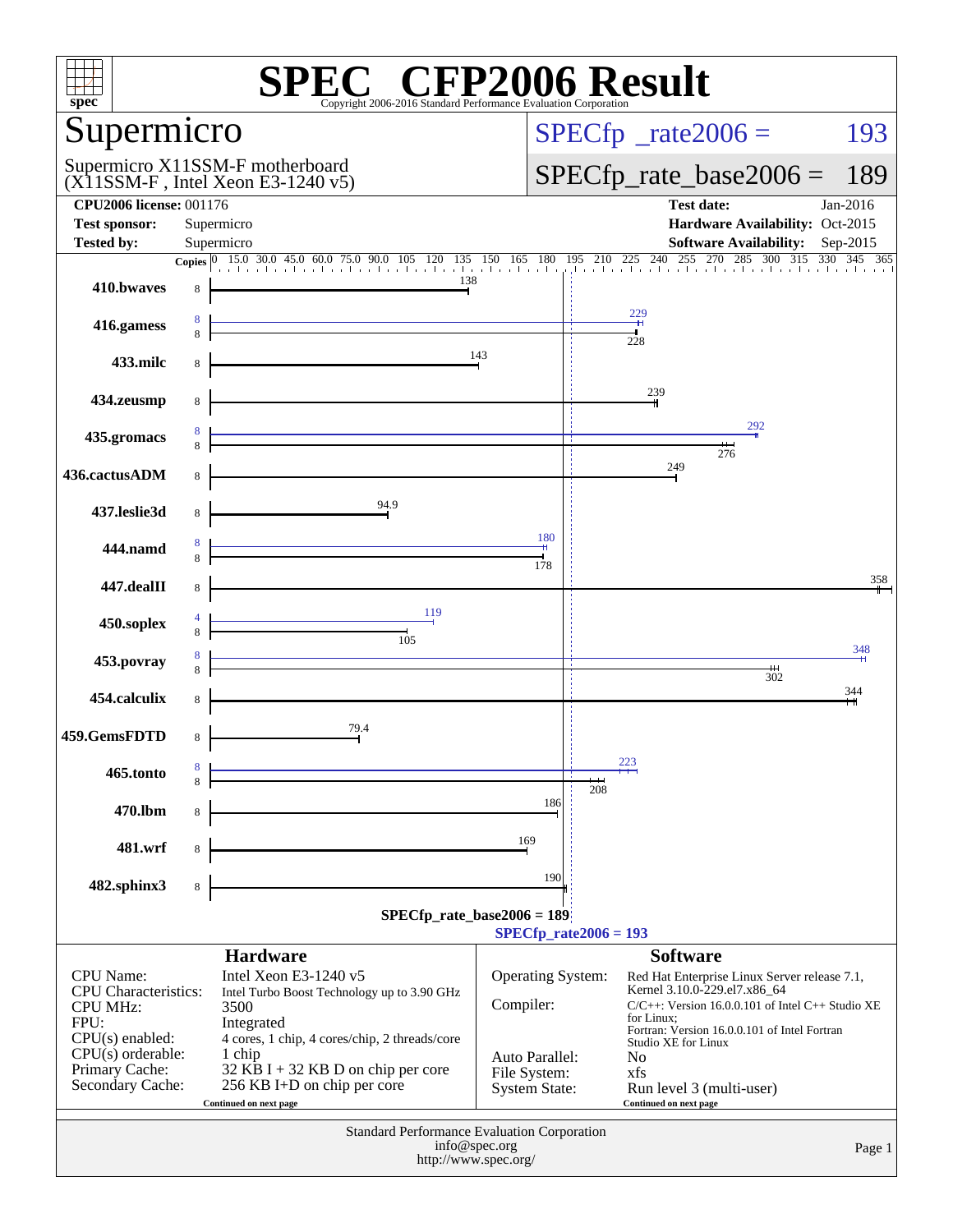

# Supermicro

#### $(X11SSM-F$ , Intel Xeon E3-1240 v5) Supermicro X11SSM-F motherboard

 $SPECTp_rate2006 = 193$ 

#### [SPECfp\\_rate\\_base2006 =](http://www.spec.org/auto/cpu2006/Docs/result-fields.html#SPECfpratebase2006) 189

| <b>CPU2006 license: 001176</b> |                                    |                                 | <b>Test date:</b><br>$Jan-2016$             |  |  |  |
|--------------------------------|------------------------------------|---------------------------------|---------------------------------------------|--|--|--|
| <b>Test sponsor:</b>           | Supermicro                         | Hardware Availability: Oct-2015 |                                             |  |  |  |
| <b>Tested by:</b>              | Supermicro                         |                                 | <b>Software Availability:</b><br>$Sep-2015$ |  |  |  |
| L3 Cache:                      | 8 MB I+D on chip per chip          | <b>Base Pointers:</b>           | $32/64$ -bit                                |  |  |  |
| Other Cache:                   | None                               | Peak Pointers:                  | $32/64$ -bit                                |  |  |  |
| Memory:                        | 32 GB (2 x 16 GB 2Rx8 PC4-2133P-E) | Other Software:                 | None                                        |  |  |  |
| Disk Subsystem:                | 1 x 400 GB SATA III SSD            |                                 |                                             |  |  |  |
| Other Hardware:                | None                               |                                 |                                             |  |  |  |

**[Results Table](http://www.spec.org/auto/cpu2006/Docs/result-fields.html#ResultsTable)**

| Results Table                                                                                            |                |                |       |                |       |                |             |                          |                |              |                |              |                |              |
|----------------------------------------------------------------------------------------------------------|----------------|----------------|-------|----------------|-------|----------------|-------------|--------------------------|----------------|--------------|----------------|--------------|----------------|--------------|
|                                                                                                          | <b>Base</b>    |                |       |                |       |                | <b>Peak</b> |                          |                |              |                |              |                |              |
| <b>Benchmark</b>                                                                                         | <b>Copies</b>  | <b>Seconds</b> | Ratio | <b>Seconds</b> | Ratio | <b>Seconds</b> | Ratio       | <b>Copies</b>            | <b>Seconds</b> | <b>Ratio</b> | <b>Seconds</b> | <b>Ratio</b> | <b>Seconds</b> | <b>Ratio</b> |
| 410.bwaves                                                                                               | 8              | 790            | 138   | 787            | 138   | 788            | 138         | 8 <sup>l</sup>           | 790            | 138          | 787            | 138          | 788            | 138          |
| 416.gamess                                                                                               | 8              | 689            | 227   | 688            | 228   | 686            | 228         | 8                        | 677            | 231          | 684            | 229          | 685            | 229          |
| $433$ .milc                                                                                              | 8              | 511            | 144   | 512            | 143   | 512            | 143         | 8                        | 511            | 144          | 512            | 143          | 512            | <u>143</u>   |
| 434.zeusmp                                                                                               | 8              | 305            | 239   | 305            | 239   | 306            | 238         | 8                        | 305            | 239          | 305            | 239          | 306            | 238          |
| 435.gromacs                                                                                              | 8              | 207            | 276   | 209            | 274   | 204            | 280         | 8                        | 196            | 292          | 196            | 291          | 195            | 293          |
| 436.cactusADM                                                                                            | 8              | 384            | 249   | 383            | 249   | 384            | 249         | 8                        | 384            | 249          | 383            | 249          | 384            | 249          |
| 437.leslie3d                                                                                             | $\overline{8}$ | 792            | 94.9  | 794            | 94.8  | 792            | 94.9        | 8                        | 792            | 94.9         | 794            | 94.8         | 792            | 94.9         |
| 444.namd                                                                                                 | 8              | 360            | 178   | 361            | 178   | 360            | 178         | 8                        | 357            | 180          | 357            | 180          | 360            | 178          |
| 447.dealII                                                                                               | 8              | 251            | 364   | 256            | 358   | 256            | 357         | 8                        | 251            | 364          | 256            | 358          | 256            | 357          |
| 450.soplex                                                                                               | 8              | 633            | 105   | 635            | 105   | 634            | 105         | $\overline{\mathcal{A}}$ | 280            | 119          | 280            | 119          | 280            | 119          |
| 453.povray                                                                                               | 8              | 141            | 302   | 140            | 304   | 142            | 300         | 8                        | 122            | 348          | 122            | 350          | 122            | 348          |
| 454.calculix                                                                                             | 8              | 192            | 344   | 191            | 345   | 194            | 341         | 8                        | 192            | 344          | 191            | 345          | 194            | 341          |
| 459.GemsFDTD                                                                                             | 8              | 1069           | 79.4  | 1068           | 79.5  | 1068           | 79.4        | 8                        | 1069           | 79.4         | 1068           | 79.5         | 1068           | <u>79.4</u>  |
| 465.tonto                                                                                                | $\overline{8}$ | 387            | 203   | 379            | 208   | 374            | 211         | $\overline{8}$           | 360            | 219          | 345            | 228          | 353            | 223          |
| 470.1bm                                                                                                  | 8              | 592            | 186   | 592            | 186   | 592            | 186         | $\overline{8}$           | 592            | 186          | 592            | 186          | 592            | 186          |
| 481.wrf                                                                                                  | 8              | 528            | 169   | 528            | 169   | 528            | 169         | 8                        | 528            | 169          | 528            | 169          | 528            | <u>169</u>   |
| 482.sphinx3                                                                                              | $\overline{8}$ | 819            | 190   | 819            | 190   | 822            | 190         | 8                        | 819            | <b>190</b>   | 819            | 190          | 822            | 190          |
| Results appear in the order in which they were run. Bold underlined text indicates a median measurement. |                |                |       |                |       |                |             |                          |                |              |                |              |                |              |

#### **[Submit Notes](http://www.spec.org/auto/cpu2006/Docs/result-fields.html#SubmitNotes)**

 The taskset mechanism was used to bind copies to processors. The config file option 'submit' was used to generate taskset commands to bind each copy to a specific processor. For details, please see the config file.

#### **[Operating System Notes](http://www.spec.org/auto/cpu2006/Docs/result-fields.html#OperatingSystemNotes)**

Stack size set to unlimited using "ulimit -s unlimited"

#### **[Platform Notes](http://www.spec.org/auto/cpu2006/Docs/result-fields.html#PlatformNotes)**

As tested, the system used a Supermicro CSE-113MFAC2-R606CB chassis. The chassis is configured with 2 PWS-606P-1R redundant power supply, 1 SNK-P0046P heatsink, as well as 4 FAN-0154L4 middle cooling fan.

Continued on next page

Standard Performance Evaluation Corporation [info@spec.org](mailto:info@spec.org) <http://www.spec.org/>

Page 2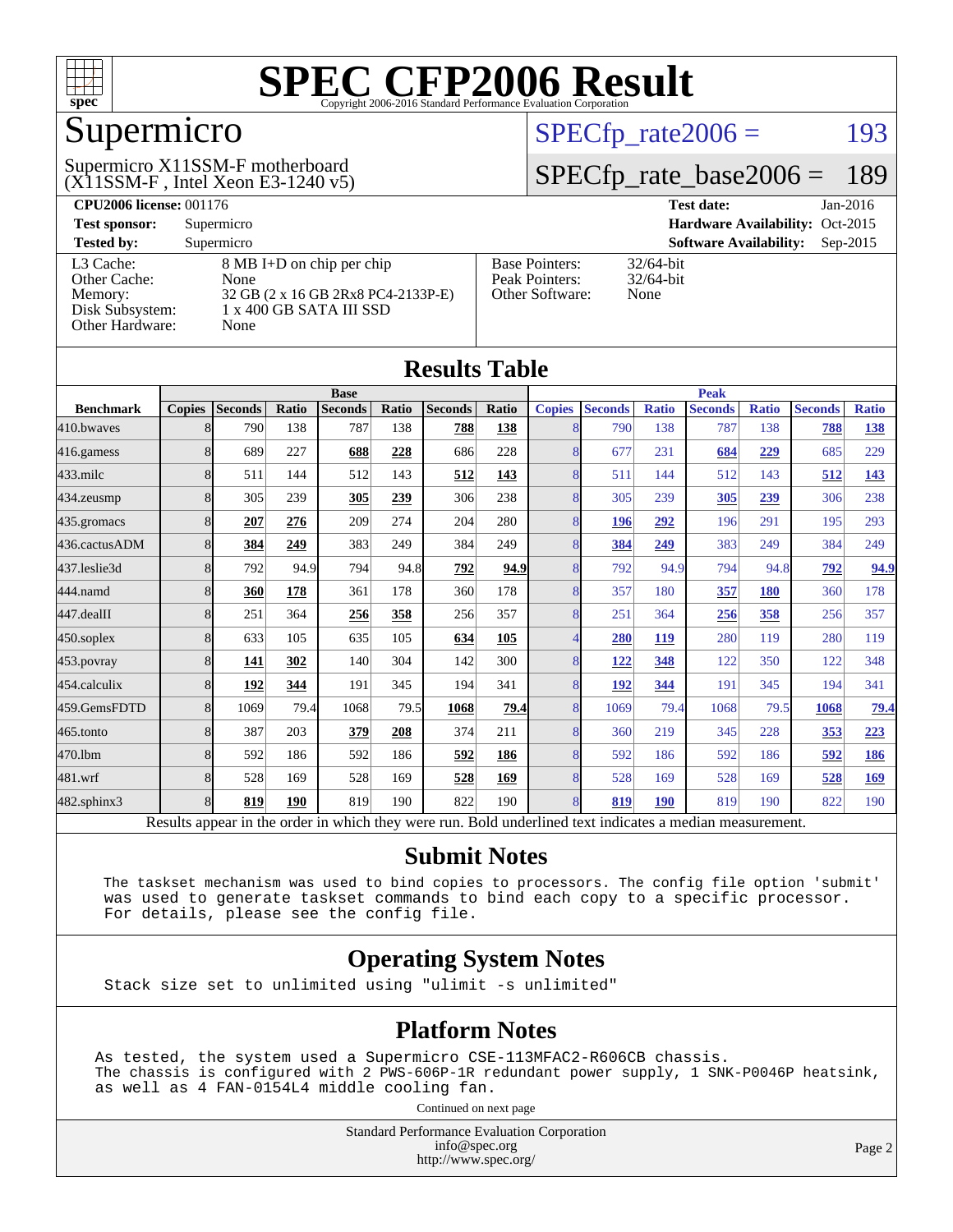

#### Supermicro

 $SPECTp_rate2006 = 193$ 

(X11SSM-F , Intel Xeon E3-1240 v5) Supermicro X11SSM-F motherboard

[SPECfp\\_rate\\_base2006 =](http://www.spec.org/auto/cpu2006/Docs/result-fields.html#SPECfpratebase2006) 189

**[CPU2006 license:](http://www.spec.org/auto/cpu2006/Docs/result-fields.html#CPU2006license)** 001176 **[Test date:](http://www.spec.org/auto/cpu2006/Docs/result-fields.html#Testdate)** Jan-2016 **[Test sponsor:](http://www.spec.org/auto/cpu2006/Docs/result-fields.html#Testsponsor)** Supermicro Supermicro **[Hardware Availability:](http://www.spec.org/auto/cpu2006/Docs/result-fields.html#HardwareAvailability)** Oct-2015 **[Tested by:](http://www.spec.org/auto/cpu2006/Docs/result-fields.html#Testedby)** Supermicro **Supermicro [Software Availability:](http://www.spec.org/auto/cpu2006/Docs/result-fields.html#SoftwareAvailability)** Sep-2015

#### **[Platform Notes \(Continued\)](http://www.spec.org/auto/cpu2006/Docs/result-fields.html#PlatformNotes)**

Standard Performance Evaluation Corporation [info@spec.org](mailto:info@spec.org) <http://www.spec.org/> Page 3 Sysinfo program /usr/cpu2006/config/sysinfo.rev6914 \$Rev: 6914 \$ \$Date:: 2014-06-25 #\$ e3fbb8667b5a285932ceab81e28219e1 running on X10SRA-01 Tue Jan 26 14:10:51 2016 This section contains SUT (System Under Test) info as seen by some common utilities. To remove or add to this section, see: <http://www.spec.org/cpu2006/Docs/config.html#sysinfo> From /proc/cpuinfo model name : Intel(R) Xeon(R) CPU E3-1240 v5 @ 3.50GHz 1 "physical id"s (chips) 8 "processors" cores, siblings (Caution: counting these is hw and system dependent. The following excerpts from /proc/cpuinfo might not be reliable. Use with caution.) cpu cores : 4 siblings : 8 physical 0: cores 0 1 2 3 cache size : 8192 KB From /proc/meminfo MemTotal: 32768216 kB HugePages\_Total: 0 Hugepagesize: 2048 kB From /etc/\*release\* /etc/\*version\* os-release: NAME="Red Hat Enterprise Linux Server" VERSION="7.1 (Maipo)" ID="rhel" ID\_LIKE="fedora" VERSION\_ID="7.1" PRETTY\_NAME="Red Hat Enterprise Linux Server 7.1 (Maipo)" ANSI\_COLOR="0;31" CPE\_NAME="cpe:/o:redhat:enterprise\_linux:7.1:GA:server" redhat-release: Red Hat Enterprise Linux Server release 7.1 (Maipo) system-release: Red Hat Enterprise Linux Server release 7.1 (Maipo) system-release-cpe: cpe:/o:redhat:enterprise\_linux:7.1:ga:server uname -a: Linux X10SRA-01 3.10.0-229.el7.x86\_64 #1 SMP Thu Jan 29 18:37:38 EST 2015 x86\_64 x86\_64 x86\_64 GNU/Linux run-level 3 Jan 26 02:20 SPEC is set to: /usr/cpu2006<br>Filesystem Type Size Filesystem Type Size Used Avail Use% Mounted on<br>/dev/sda2 xfs 183G 13G 170G 7% / /dev/sda2 xfs 183G 13G 170G 7% / Additional information from dmidecode: Warning: Use caution when you interpret this section. The 'dmidecode' program reads system data which is "intended to allow hardware to be accurately Continued on next page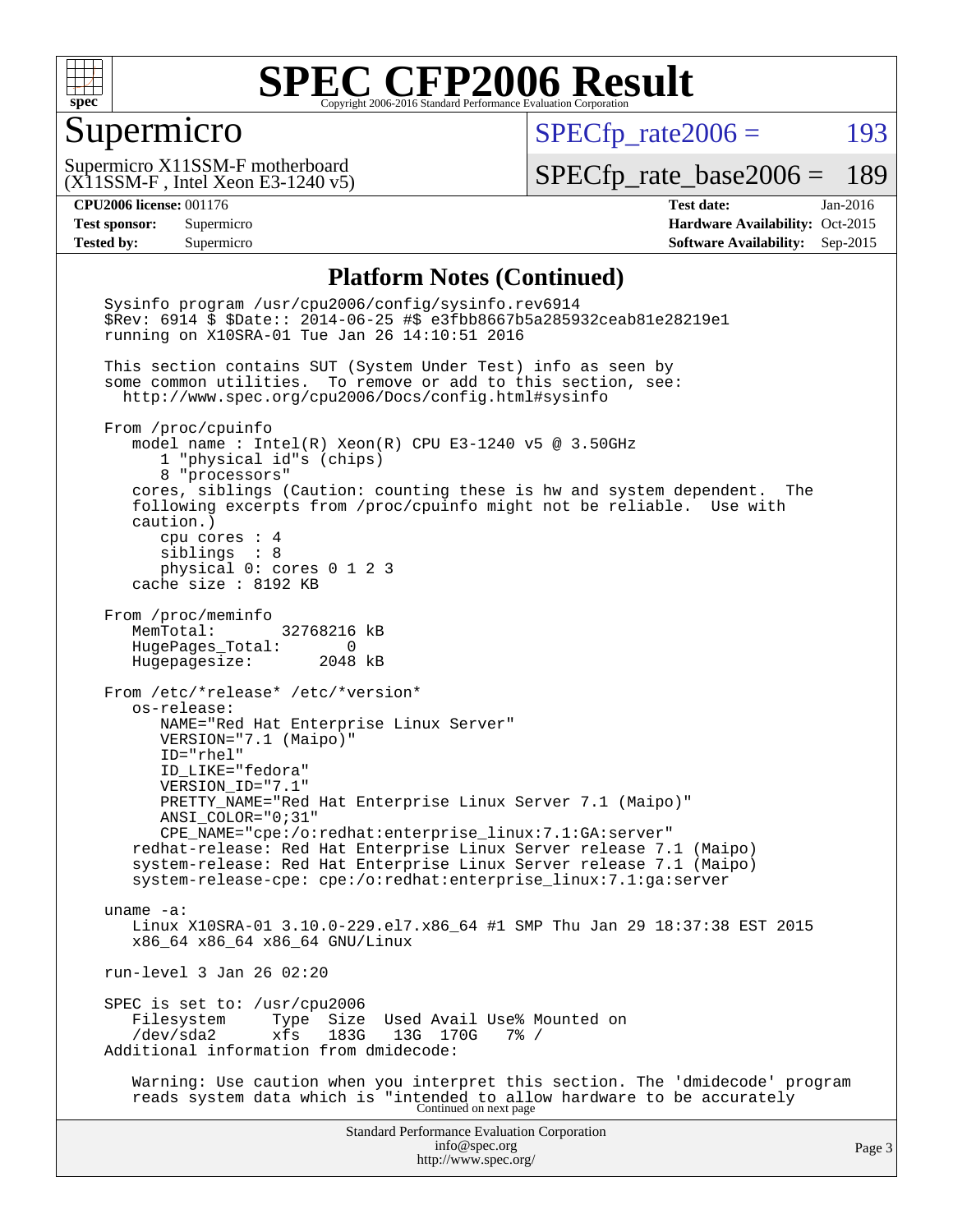

#### Supermicro

 $SPECTp\_rate2006 = 193$ 

(X11SSM-F , Intel Xeon E3-1240 v5) Supermicro X11SSM-F motherboard

[SPECfp\\_rate\\_base2006 =](http://www.spec.org/auto/cpu2006/Docs/result-fields.html#SPECfpratebase2006) 189

**[CPU2006 license:](http://www.spec.org/auto/cpu2006/Docs/result-fields.html#CPU2006license)** 001176 **[Test date:](http://www.spec.org/auto/cpu2006/Docs/result-fields.html#Testdate)** Jan-2016 **[Test sponsor:](http://www.spec.org/auto/cpu2006/Docs/result-fields.html#Testsponsor)** Supermicro Supermicro **[Hardware Availability:](http://www.spec.org/auto/cpu2006/Docs/result-fields.html#HardwareAvailability)** Oct-2015 **[Tested by:](http://www.spec.org/auto/cpu2006/Docs/result-fields.html#Testedby)** Supermicro **Supermicro [Software Availability:](http://www.spec.org/auto/cpu2006/Docs/result-fields.html#SoftwareAvailability)** Sep-2015

#### **[Platform Notes \(Continued\)](http://www.spec.org/auto/cpu2006/Docs/result-fields.html#PlatformNotes)**

 determined", but the intent may not be met, as there are frequent changes to hardware, firmware, and the "DMTF SMBIOS" standard.

 BIOS American Megatrends Inc. 1.0b 12/22/2015 Memory: 2x Not Specified Not Specified 2x Samsung M391A2K43BB1-CPB 16 GB 2 rank 2133 MHz

(End of data from sysinfo program)

#### **[General Notes](http://www.spec.org/auto/cpu2006/Docs/result-fields.html#GeneralNotes)**

Environment variables set by runspec before the start of the run: LD LIBRARY\_PATH = "/usr/cpu2006/libs/32:/usr/cpu2006/libs/64:/usr/cpu2006/sh"

 Binaries compiled on a system with 1x Intel Core i5-4670K CPU + 32GB memory using RedHat EL 7.1 Transparent Huge Pages enabled with: echo always > /sys/kernel/mm/transparent\_hugepage/enabled

**[Base Compiler Invocation](http://www.spec.org/auto/cpu2006/Docs/result-fields.html#BaseCompilerInvocation)**

[C benchmarks](http://www.spec.org/auto/cpu2006/Docs/result-fields.html#Cbenchmarks):  $icc$   $-m64$ 

[C++ benchmarks:](http://www.spec.org/auto/cpu2006/Docs/result-fields.html#CXXbenchmarks) [icpc -m64](http://www.spec.org/cpu2006/results/res2016q1/cpu2006-20160206-38998.flags.html#user_CXXbase_intel_icpc_64bit_bedb90c1146cab66620883ef4f41a67e)

[Fortran benchmarks](http://www.spec.org/auto/cpu2006/Docs/result-fields.html#Fortranbenchmarks): [ifort -m64](http://www.spec.org/cpu2006/results/res2016q1/cpu2006-20160206-38998.flags.html#user_FCbase_intel_ifort_64bit_ee9d0fb25645d0210d97eb0527dcc06e)

[Benchmarks using both Fortran and C](http://www.spec.org/auto/cpu2006/Docs/result-fields.html#BenchmarksusingbothFortranandC): [icc -m64](http://www.spec.org/cpu2006/results/res2016q1/cpu2006-20160206-38998.flags.html#user_CC_FCbase_intel_icc_64bit_0b7121f5ab7cfabee23d88897260401c) [ifort -m64](http://www.spec.org/cpu2006/results/res2016q1/cpu2006-20160206-38998.flags.html#user_CC_FCbase_intel_ifort_64bit_ee9d0fb25645d0210d97eb0527dcc06e)

### **[Base Portability Flags](http://www.spec.org/auto/cpu2006/Docs/result-fields.html#BasePortabilityFlags)**

 410.bwaves: [-DSPEC\\_CPU\\_LP64](http://www.spec.org/cpu2006/results/res2016q1/cpu2006-20160206-38998.flags.html#suite_basePORTABILITY410_bwaves_DSPEC_CPU_LP64) 416.gamess: [-DSPEC\\_CPU\\_LP64](http://www.spec.org/cpu2006/results/res2016q1/cpu2006-20160206-38998.flags.html#suite_basePORTABILITY416_gamess_DSPEC_CPU_LP64) 433.milc: [-DSPEC\\_CPU\\_LP64](http://www.spec.org/cpu2006/results/res2016q1/cpu2006-20160206-38998.flags.html#suite_basePORTABILITY433_milc_DSPEC_CPU_LP64) 434.zeusmp: [-DSPEC\\_CPU\\_LP64](http://www.spec.org/cpu2006/results/res2016q1/cpu2006-20160206-38998.flags.html#suite_basePORTABILITY434_zeusmp_DSPEC_CPU_LP64) 435.gromacs: [-DSPEC\\_CPU\\_LP64](http://www.spec.org/cpu2006/results/res2016q1/cpu2006-20160206-38998.flags.html#suite_basePORTABILITY435_gromacs_DSPEC_CPU_LP64) [-nofor\\_main](http://www.spec.org/cpu2006/results/res2016q1/cpu2006-20160206-38998.flags.html#user_baseLDPORTABILITY435_gromacs_f-nofor_main) 436.cactusADM: [-DSPEC\\_CPU\\_LP64](http://www.spec.org/cpu2006/results/res2016q1/cpu2006-20160206-38998.flags.html#suite_basePORTABILITY436_cactusADM_DSPEC_CPU_LP64) [-nofor\\_main](http://www.spec.org/cpu2006/results/res2016q1/cpu2006-20160206-38998.flags.html#user_baseLDPORTABILITY436_cactusADM_f-nofor_main) 437.leslie3d: [-DSPEC\\_CPU\\_LP64](http://www.spec.org/cpu2006/results/res2016q1/cpu2006-20160206-38998.flags.html#suite_basePORTABILITY437_leslie3d_DSPEC_CPU_LP64) 444.namd: [-DSPEC\\_CPU\\_LP64](http://www.spec.org/cpu2006/results/res2016q1/cpu2006-20160206-38998.flags.html#suite_basePORTABILITY444_namd_DSPEC_CPU_LP64) 447.dealII: [-DSPEC\\_CPU\\_LP64](http://www.spec.org/cpu2006/results/res2016q1/cpu2006-20160206-38998.flags.html#suite_basePORTABILITY447_dealII_DSPEC_CPU_LP64) 450.soplex: [-DSPEC\\_CPU\\_LP64](http://www.spec.org/cpu2006/results/res2016q1/cpu2006-20160206-38998.flags.html#suite_basePORTABILITY450_soplex_DSPEC_CPU_LP64)

Continued on next page

Standard Performance Evaluation Corporation [info@spec.org](mailto:info@spec.org) <http://www.spec.org/>

Page 4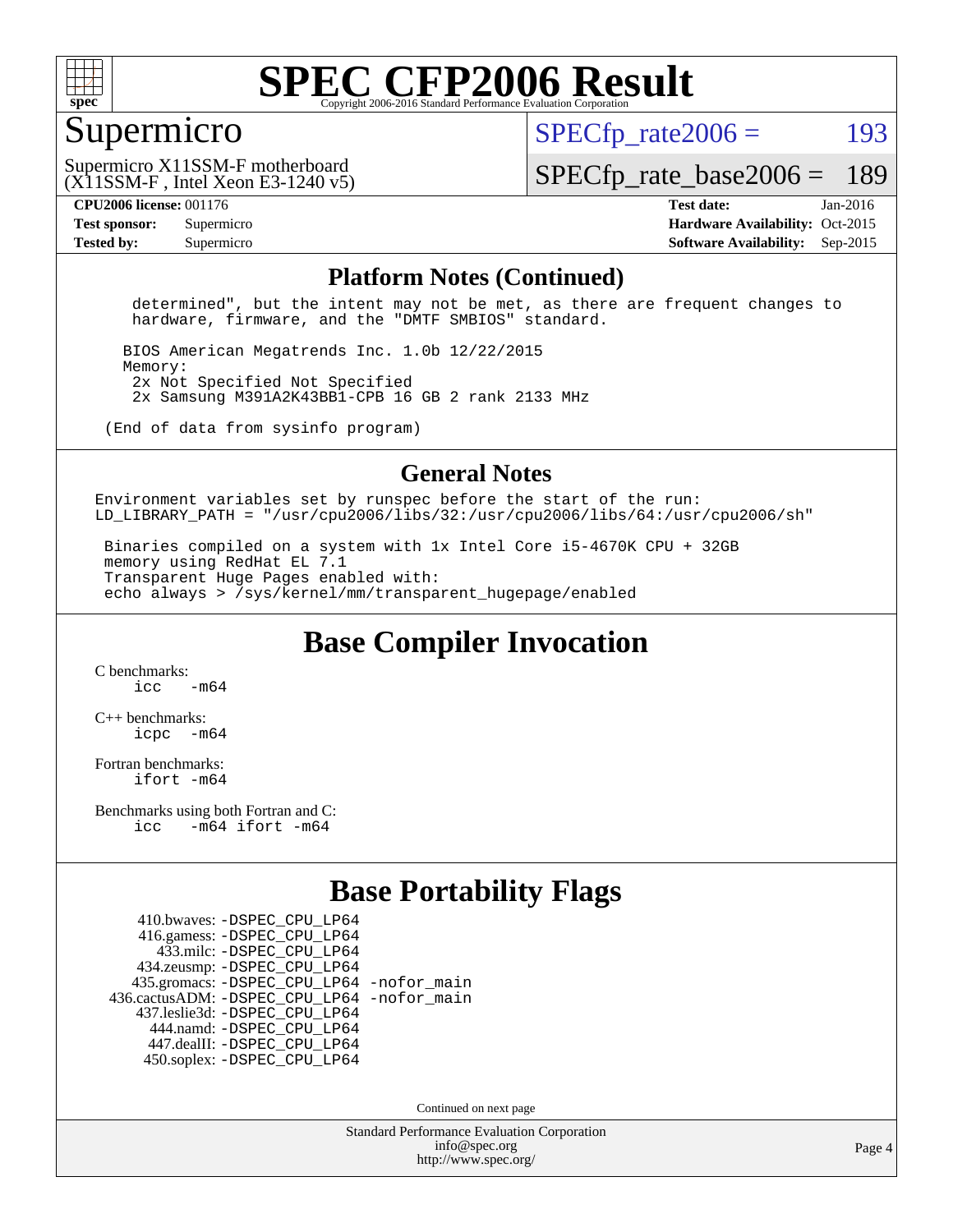

### Supermicro

 $SPECTp\_rate2006 = 193$ 

(X11SSM-F , Intel Xeon E3-1240 v5) Supermicro X11SSM-F motherboard

[SPECfp\\_rate\\_base2006 =](http://www.spec.org/auto/cpu2006/Docs/result-fields.html#SPECfpratebase2006) 189

**[CPU2006 license:](http://www.spec.org/auto/cpu2006/Docs/result-fields.html#CPU2006license)** 001176 **[Test date:](http://www.spec.org/auto/cpu2006/Docs/result-fields.html#Testdate)** Jan-2016

**[Test sponsor:](http://www.spec.org/auto/cpu2006/Docs/result-fields.html#Testsponsor)** Supermicro Supermicro **[Hardware Availability:](http://www.spec.org/auto/cpu2006/Docs/result-fields.html#HardwareAvailability)** Oct-2015 **[Tested by:](http://www.spec.org/auto/cpu2006/Docs/result-fields.html#Testedby)** Supermicro **Supermicro [Software Availability:](http://www.spec.org/auto/cpu2006/Docs/result-fields.html#SoftwareAvailability)** Sep-2015

### **[Base Portability Flags \(Continued\)](http://www.spec.org/auto/cpu2006/Docs/result-fields.html#BasePortabilityFlags)**

 453.povray: [-DSPEC\\_CPU\\_LP64](http://www.spec.org/cpu2006/results/res2016q1/cpu2006-20160206-38998.flags.html#suite_basePORTABILITY453_povray_DSPEC_CPU_LP64) 454.calculix: [-DSPEC\\_CPU\\_LP64](http://www.spec.org/cpu2006/results/res2016q1/cpu2006-20160206-38998.flags.html#suite_basePORTABILITY454_calculix_DSPEC_CPU_LP64) [-nofor\\_main](http://www.spec.org/cpu2006/results/res2016q1/cpu2006-20160206-38998.flags.html#user_baseLDPORTABILITY454_calculix_f-nofor_main) 459.GemsFDTD: [-DSPEC\\_CPU\\_LP64](http://www.spec.org/cpu2006/results/res2016q1/cpu2006-20160206-38998.flags.html#suite_basePORTABILITY459_GemsFDTD_DSPEC_CPU_LP64)

 465.tonto: [-DSPEC\\_CPU\\_LP64](http://www.spec.org/cpu2006/results/res2016q1/cpu2006-20160206-38998.flags.html#suite_basePORTABILITY465_tonto_DSPEC_CPU_LP64) 470.lbm: [-DSPEC\\_CPU\\_LP64](http://www.spec.org/cpu2006/results/res2016q1/cpu2006-20160206-38998.flags.html#suite_basePORTABILITY470_lbm_DSPEC_CPU_LP64)

 481.wrf: [-DSPEC\\_CPU\\_LP64](http://www.spec.org/cpu2006/results/res2016q1/cpu2006-20160206-38998.flags.html#suite_basePORTABILITY481_wrf_DSPEC_CPU_LP64) [-DSPEC\\_CPU\\_CASE\\_FLAG](http://www.spec.org/cpu2006/results/res2016q1/cpu2006-20160206-38998.flags.html#b481.wrf_baseCPORTABILITY_DSPEC_CPU_CASE_FLAG) [-DSPEC\\_CPU\\_LINUX](http://www.spec.org/cpu2006/results/res2016q1/cpu2006-20160206-38998.flags.html#b481.wrf_baseCPORTABILITY_DSPEC_CPU_LINUX) 482.sphinx3: [-DSPEC\\_CPU\\_LP64](http://www.spec.org/cpu2006/results/res2016q1/cpu2006-20160206-38998.flags.html#suite_basePORTABILITY482_sphinx3_DSPEC_CPU_LP64)

#### **[Base Optimization Flags](http://www.spec.org/auto/cpu2006/Docs/result-fields.html#BaseOptimizationFlags)**

[C benchmarks](http://www.spec.org/auto/cpu2006/Docs/result-fields.html#Cbenchmarks):

[-xCORE-AVX2](http://www.spec.org/cpu2006/results/res2016q1/cpu2006-20160206-38998.flags.html#user_CCbase_f-xAVX2_5f5fc0cbe2c9f62c816d3e45806c70d7) [-ipo](http://www.spec.org/cpu2006/results/res2016q1/cpu2006-20160206-38998.flags.html#user_CCbase_f-ipo) [-O3](http://www.spec.org/cpu2006/results/res2016q1/cpu2006-20160206-38998.flags.html#user_CCbase_f-O3) [-no-prec-div](http://www.spec.org/cpu2006/results/res2016q1/cpu2006-20160206-38998.flags.html#user_CCbase_f-no-prec-div) [-opt-prefetch](http://www.spec.org/cpu2006/results/res2016q1/cpu2006-20160206-38998.flags.html#user_CCbase_f-opt-prefetch) [-auto-p32](http://www.spec.org/cpu2006/results/res2016q1/cpu2006-20160206-38998.flags.html#user_CCbase_f-auto-p32) [-ansi-alias](http://www.spec.org/cpu2006/results/res2016q1/cpu2006-20160206-38998.flags.html#user_CCbase_f-ansi-alias) [-opt-mem-layout-trans=3](http://www.spec.org/cpu2006/results/res2016q1/cpu2006-20160206-38998.flags.html#user_CCbase_f-opt-mem-layout-trans_a7b82ad4bd7abf52556d4961a2ae94d5)

[C++ benchmarks:](http://www.spec.org/auto/cpu2006/Docs/result-fields.html#CXXbenchmarks)

[-xCORE-AVX2](http://www.spec.org/cpu2006/results/res2016q1/cpu2006-20160206-38998.flags.html#user_CXXbase_f-xAVX2_5f5fc0cbe2c9f62c816d3e45806c70d7) [-ipo](http://www.spec.org/cpu2006/results/res2016q1/cpu2006-20160206-38998.flags.html#user_CXXbase_f-ipo) [-O3](http://www.spec.org/cpu2006/results/res2016q1/cpu2006-20160206-38998.flags.html#user_CXXbase_f-O3) [-no-prec-div](http://www.spec.org/cpu2006/results/res2016q1/cpu2006-20160206-38998.flags.html#user_CXXbase_f-no-prec-div) [-opt-prefetch](http://www.spec.org/cpu2006/results/res2016q1/cpu2006-20160206-38998.flags.html#user_CXXbase_f-opt-prefetch) [-auto-p32](http://www.spec.org/cpu2006/results/res2016q1/cpu2006-20160206-38998.flags.html#user_CXXbase_f-auto-p32) [-ansi-alias](http://www.spec.org/cpu2006/results/res2016q1/cpu2006-20160206-38998.flags.html#user_CXXbase_f-ansi-alias) [-opt-mem-layout-trans=3](http://www.spec.org/cpu2006/results/res2016q1/cpu2006-20160206-38998.flags.html#user_CXXbase_f-opt-mem-layout-trans_a7b82ad4bd7abf52556d4961a2ae94d5)

[Fortran benchmarks](http://www.spec.org/auto/cpu2006/Docs/result-fields.html#Fortranbenchmarks): [-xCORE-AVX2](http://www.spec.org/cpu2006/results/res2016q1/cpu2006-20160206-38998.flags.html#user_FCbase_f-xAVX2_5f5fc0cbe2c9f62c816d3e45806c70d7) [-ipo](http://www.spec.org/cpu2006/results/res2016q1/cpu2006-20160206-38998.flags.html#user_FCbase_f-ipo) [-O3](http://www.spec.org/cpu2006/results/res2016q1/cpu2006-20160206-38998.flags.html#user_FCbase_f-O3) [-no-prec-div](http://www.spec.org/cpu2006/results/res2016q1/cpu2006-20160206-38998.flags.html#user_FCbase_f-no-prec-div) [-opt-prefetch](http://www.spec.org/cpu2006/results/res2016q1/cpu2006-20160206-38998.flags.html#user_FCbase_f-opt-prefetch)

[Benchmarks using both Fortran and C](http://www.spec.org/auto/cpu2006/Docs/result-fields.html#BenchmarksusingbothFortranandC): [-xCORE-AVX2](http://www.spec.org/cpu2006/results/res2016q1/cpu2006-20160206-38998.flags.html#user_CC_FCbase_f-xAVX2_5f5fc0cbe2c9f62c816d3e45806c70d7) [-ipo](http://www.spec.org/cpu2006/results/res2016q1/cpu2006-20160206-38998.flags.html#user_CC_FCbase_f-ipo) [-O3](http://www.spec.org/cpu2006/results/res2016q1/cpu2006-20160206-38998.flags.html#user_CC_FCbase_f-O3) [-no-prec-div](http://www.spec.org/cpu2006/results/res2016q1/cpu2006-20160206-38998.flags.html#user_CC_FCbase_f-no-prec-div) [-opt-prefetch](http://www.spec.org/cpu2006/results/res2016q1/cpu2006-20160206-38998.flags.html#user_CC_FCbase_f-opt-prefetch) [-auto-p32](http://www.spec.org/cpu2006/results/res2016q1/cpu2006-20160206-38998.flags.html#user_CC_FCbase_f-auto-p32) [-ansi-alias](http://www.spec.org/cpu2006/results/res2016q1/cpu2006-20160206-38998.flags.html#user_CC_FCbase_f-ansi-alias) [-opt-mem-layout-trans=3](http://www.spec.org/cpu2006/results/res2016q1/cpu2006-20160206-38998.flags.html#user_CC_FCbase_f-opt-mem-layout-trans_a7b82ad4bd7abf52556d4961a2ae94d5)

### **[Peak Compiler Invocation](http://www.spec.org/auto/cpu2006/Docs/result-fields.html#PeakCompilerInvocation)**

[C benchmarks](http://www.spec.org/auto/cpu2006/Docs/result-fields.html#Cbenchmarks):  $\text{icc}$   $-\text{m64}$ 

[C++ benchmarks \(except as noted below\):](http://www.spec.org/auto/cpu2006/Docs/result-fields.html#CXXbenchmarksexceptasnotedbelow) [icpc -m64](http://www.spec.org/cpu2006/results/res2016q1/cpu2006-20160206-38998.flags.html#user_CXXpeak_intel_icpc_64bit_bedb90c1146cab66620883ef4f41a67e)

450.soplex: [icpc -m32 -L/opt/intel/compilers\\_and\\_libraries\\_2016/linux/compiler/lib/ia32\\_lin](http://www.spec.org/cpu2006/results/res2016q1/cpu2006-20160206-38998.flags.html#user_peakCXXLD450_soplex_intel_icpc_b4f50a394bdb4597aa5879c16bc3f5c5)

[Fortran benchmarks](http://www.spec.org/auto/cpu2006/Docs/result-fields.html#Fortranbenchmarks): [ifort -m64](http://www.spec.org/cpu2006/results/res2016q1/cpu2006-20160206-38998.flags.html#user_FCpeak_intel_ifort_64bit_ee9d0fb25645d0210d97eb0527dcc06e)

[Benchmarks using both Fortran and C](http://www.spec.org/auto/cpu2006/Docs/result-fields.html#BenchmarksusingbothFortranandC): [icc -m64](http://www.spec.org/cpu2006/results/res2016q1/cpu2006-20160206-38998.flags.html#user_CC_FCpeak_intel_icc_64bit_0b7121f5ab7cfabee23d88897260401c) [ifort -m64](http://www.spec.org/cpu2006/results/res2016q1/cpu2006-20160206-38998.flags.html#user_CC_FCpeak_intel_ifort_64bit_ee9d0fb25645d0210d97eb0527dcc06e)

> Standard Performance Evaluation Corporation [info@spec.org](mailto:info@spec.org) <http://www.spec.org/>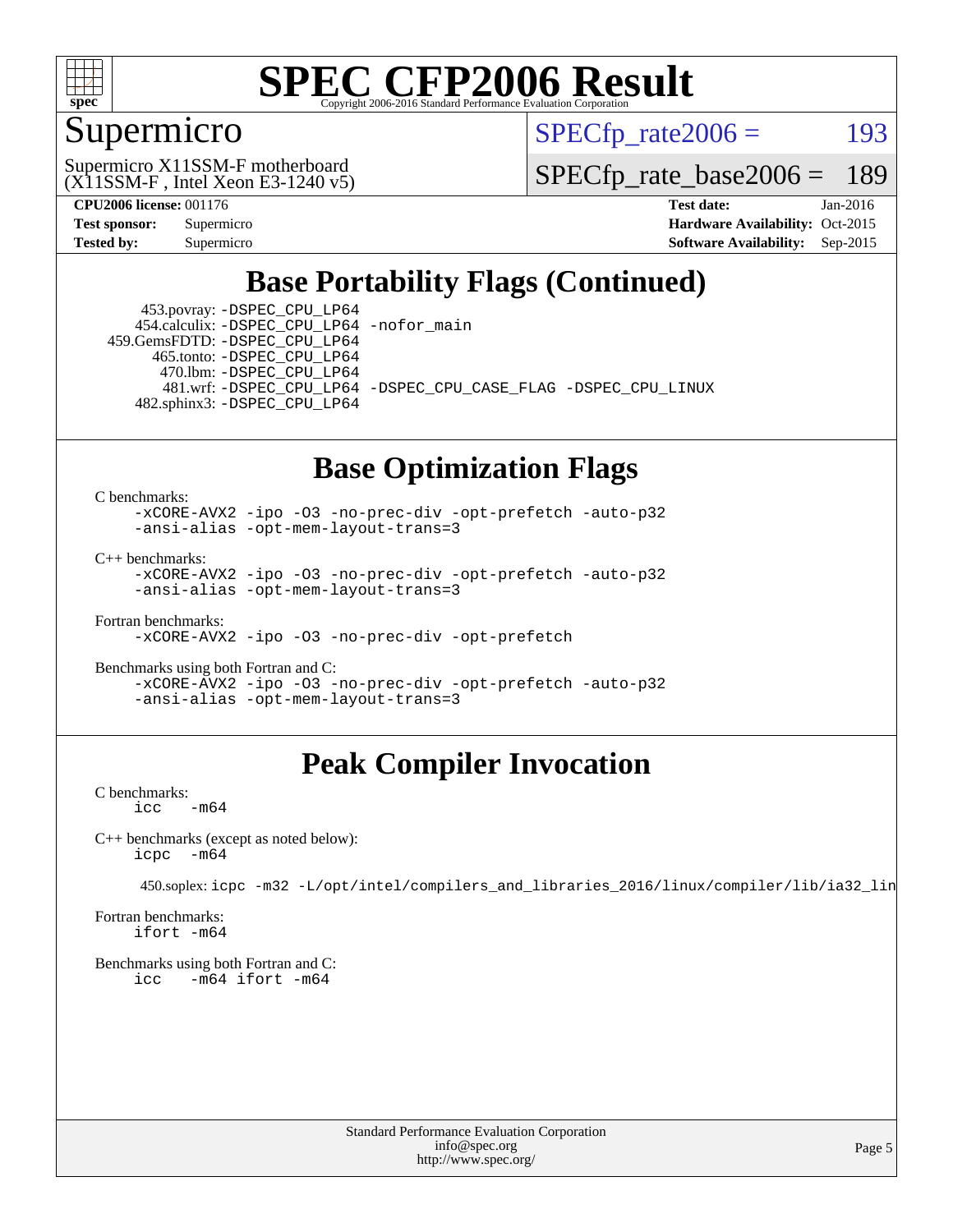

### Supermicro

 $SPECTp\_rate2006 = 193$ 

(X11SSM-F , Intel Xeon E3-1240 v5) Supermicro X11SSM-F motherboard

[SPECfp\\_rate\\_base2006 =](http://www.spec.org/auto/cpu2006/Docs/result-fields.html#SPECfpratebase2006) 189

| <b>Test sponsor:</b> | Supermicro |
|----------------------|------------|
| <b>Tested by:</b>    | Supermicro |

**[CPU2006 license:](http://www.spec.org/auto/cpu2006/Docs/result-fields.html#CPU2006license)** 001176 **[Test date:](http://www.spec.org/auto/cpu2006/Docs/result-fields.html#Testdate)** Jan-2016 **[Hardware Availability:](http://www.spec.org/auto/cpu2006/Docs/result-fields.html#HardwareAvailability)** Oct-2015 **[Software Availability:](http://www.spec.org/auto/cpu2006/Docs/result-fields.html#SoftwareAvailability)** Sep-2015

#### **[Peak Portability Flags](http://www.spec.org/auto/cpu2006/Docs/result-fields.html#PeakPortabilityFlags)**

 410.bwaves: [-DSPEC\\_CPU\\_LP64](http://www.spec.org/cpu2006/results/res2016q1/cpu2006-20160206-38998.flags.html#suite_peakPORTABILITY410_bwaves_DSPEC_CPU_LP64) 416.gamess: [-DSPEC\\_CPU\\_LP64](http://www.spec.org/cpu2006/results/res2016q1/cpu2006-20160206-38998.flags.html#suite_peakPORTABILITY416_gamess_DSPEC_CPU_LP64) 433.milc: [-DSPEC\\_CPU\\_LP64](http://www.spec.org/cpu2006/results/res2016q1/cpu2006-20160206-38998.flags.html#suite_peakPORTABILITY433_milc_DSPEC_CPU_LP64) 434.zeusmp: [-DSPEC\\_CPU\\_LP64](http://www.spec.org/cpu2006/results/res2016q1/cpu2006-20160206-38998.flags.html#suite_peakPORTABILITY434_zeusmp_DSPEC_CPU_LP64) 435.gromacs: [-DSPEC\\_CPU\\_LP64](http://www.spec.org/cpu2006/results/res2016q1/cpu2006-20160206-38998.flags.html#suite_peakPORTABILITY435_gromacs_DSPEC_CPU_LP64) [-nofor\\_main](http://www.spec.org/cpu2006/results/res2016q1/cpu2006-20160206-38998.flags.html#user_peakLDPORTABILITY435_gromacs_f-nofor_main) 436.cactusADM: [-DSPEC\\_CPU\\_LP64](http://www.spec.org/cpu2006/results/res2016q1/cpu2006-20160206-38998.flags.html#suite_peakPORTABILITY436_cactusADM_DSPEC_CPU_LP64) [-nofor\\_main](http://www.spec.org/cpu2006/results/res2016q1/cpu2006-20160206-38998.flags.html#user_peakLDPORTABILITY436_cactusADM_f-nofor_main) 437.leslie3d: [-DSPEC\\_CPU\\_LP64](http://www.spec.org/cpu2006/results/res2016q1/cpu2006-20160206-38998.flags.html#suite_peakPORTABILITY437_leslie3d_DSPEC_CPU_LP64) 444.namd: [-DSPEC\\_CPU\\_LP64](http://www.spec.org/cpu2006/results/res2016q1/cpu2006-20160206-38998.flags.html#suite_peakPORTABILITY444_namd_DSPEC_CPU_LP64) 447.dealII: [-DSPEC\\_CPU\\_LP64](http://www.spec.org/cpu2006/results/res2016q1/cpu2006-20160206-38998.flags.html#suite_peakPORTABILITY447_dealII_DSPEC_CPU_LP64) 450.soplex: [-D\\_FILE\\_OFFSET\\_BITS=64](http://www.spec.org/cpu2006/results/res2016q1/cpu2006-20160206-38998.flags.html#user_peakPORTABILITY450_soplex_file_offset_bits_64_438cf9856305ebd76870a2c6dc2689ab) 453.povray: [-DSPEC\\_CPU\\_LP64](http://www.spec.org/cpu2006/results/res2016q1/cpu2006-20160206-38998.flags.html#suite_peakPORTABILITY453_povray_DSPEC_CPU_LP64) 454.calculix: [-DSPEC\\_CPU\\_LP64](http://www.spec.org/cpu2006/results/res2016q1/cpu2006-20160206-38998.flags.html#suite_peakPORTABILITY454_calculix_DSPEC_CPU_LP64) [-nofor\\_main](http://www.spec.org/cpu2006/results/res2016q1/cpu2006-20160206-38998.flags.html#user_peakLDPORTABILITY454_calculix_f-nofor_main) 459.GemsFDTD: [-DSPEC\\_CPU\\_LP64](http://www.spec.org/cpu2006/results/res2016q1/cpu2006-20160206-38998.flags.html#suite_peakPORTABILITY459_GemsFDTD_DSPEC_CPU_LP64) 465.tonto: [-DSPEC\\_CPU\\_LP64](http://www.spec.org/cpu2006/results/res2016q1/cpu2006-20160206-38998.flags.html#suite_peakPORTABILITY465_tonto_DSPEC_CPU_LP64) 470.lbm: [-DSPEC\\_CPU\\_LP64](http://www.spec.org/cpu2006/results/res2016q1/cpu2006-20160206-38998.flags.html#suite_peakPORTABILITY470_lbm_DSPEC_CPU_LP64) 481.wrf: [-DSPEC\\_CPU\\_LP64](http://www.spec.org/cpu2006/results/res2016q1/cpu2006-20160206-38998.flags.html#suite_peakPORTABILITY481_wrf_DSPEC_CPU_LP64) [-DSPEC\\_CPU\\_CASE\\_FLAG](http://www.spec.org/cpu2006/results/res2016q1/cpu2006-20160206-38998.flags.html#b481.wrf_peakCPORTABILITY_DSPEC_CPU_CASE_FLAG) [-DSPEC\\_CPU\\_LINUX](http://www.spec.org/cpu2006/results/res2016q1/cpu2006-20160206-38998.flags.html#b481.wrf_peakCPORTABILITY_DSPEC_CPU_LINUX) 482.sphinx3: [-DSPEC\\_CPU\\_LP64](http://www.spec.org/cpu2006/results/res2016q1/cpu2006-20160206-38998.flags.html#suite_peakPORTABILITY482_sphinx3_DSPEC_CPU_LP64)

### **[Peak Optimization Flags](http://www.spec.org/auto/cpu2006/Docs/result-fields.html#PeakOptimizationFlags)**

[C benchmarks](http://www.spec.org/auto/cpu2006/Docs/result-fields.html#Cbenchmarks):

 433.milc: basepeak = yes  $470.1$ bm: basepeak = yes  $482$ .sphinx3: basepeak = yes

#### [C++ benchmarks:](http://www.spec.org/auto/cpu2006/Docs/result-fields.html#CXXbenchmarks)

 444.namd: [-xCORE-AVX2](http://www.spec.org/cpu2006/results/res2016q1/cpu2006-20160206-38998.flags.html#user_peakPASS2_CXXFLAGSPASS2_LDFLAGS444_namd_f-xAVX2_5f5fc0cbe2c9f62c816d3e45806c70d7)(pass 2) [-prof-gen:threadsafe](http://www.spec.org/cpu2006/results/res2016q1/cpu2006-20160206-38998.flags.html#user_peakPASS1_CXXFLAGSPASS1_LDFLAGS444_namd_prof_gen_21a26eb79f378b550acd7bec9fe4467a)(pass 1)  $-i\text{po}(pass 2) -03(pass 2) -no-prec-div(pass 2)$  $-i\text{po}(pass 2) -03(pass 2) -no-prec-div(pass 2)$  $-i\text{po}(pass 2) -03(pass 2) -no-prec-div(pass 2)$ [-par-num-threads=1](http://www.spec.org/cpu2006/results/res2016q1/cpu2006-20160206-38998.flags.html#user_peakPASS1_CXXFLAGSPASS1_LDFLAGS444_namd_par_num_threads_786a6ff141b4e9e90432e998842df6c2)(pass 1) [-opt-mem-layout-trans=3](http://www.spec.org/cpu2006/results/res2016q1/cpu2006-20160206-38998.flags.html#user_peakPASS2_CXXFLAGS444_namd_f-opt-mem-layout-trans_a7b82ad4bd7abf52556d4961a2ae94d5)(pass 2) [-prof-use](http://www.spec.org/cpu2006/results/res2016q1/cpu2006-20160206-38998.flags.html#user_peakPASS2_CXXFLAGSPASS2_LDFLAGS444_namd_prof_use_bccf7792157ff70d64e32fe3e1250b55)(pass 2) [-fno-alias](http://www.spec.org/cpu2006/results/res2016q1/cpu2006-20160206-38998.flags.html#user_peakCXXOPTIMIZE444_namd_f-no-alias_694e77f6c5a51e658e82ccff53a9e63a) [-auto-ilp32](http://www.spec.org/cpu2006/results/res2016q1/cpu2006-20160206-38998.flags.html#user_peakCXXOPTIMIZE444_namd_f-auto-ilp32)

447.dealII: basepeak = yes

 450.soplex: [-xCORE-AVX2](http://www.spec.org/cpu2006/results/res2016q1/cpu2006-20160206-38998.flags.html#user_peakPASS2_CXXFLAGSPASS2_LDFLAGS450_soplex_f-xAVX2_5f5fc0cbe2c9f62c816d3e45806c70d7)(pass 2) [-prof-gen:threadsafe](http://www.spec.org/cpu2006/results/res2016q1/cpu2006-20160206-38998.flags.html#user_peakPASS1_CXXFLAGSPASS1_LDFLAGS450_soplex_prof_gen_21a26eb79f378b550acd7bec9fe4467a)(pass 1)  $-i\text{po}(pass 2) -\tilde{O}3(pass 2)$  -no- $\bar{p}rec-div(pass 2)$ [-par-num-threads=1](http://www.spec.org/cpu2006/results/res2016q1/cpu2006-20160206-38998.flags.html#user_peakPASS1_CXXFLAGSPASS1_LDFLAGS450_soplex_par_num_threads_786a6ff141b4e9e90432e998842df6c2)(pass 1) [-opt-mem-layout-trans=3](http://www.spec.org/cpu2006/results/res2016q1/cpu2006-20160206-38998.flags.html#user_peakPASS2_CXXFLAGS450_soplex_f-opt-mem-layout-trans_a7b82ad4bd7abf52556d4961a2ae94d5)(pass 2) [-prof-use](http://www.spec.org/cpu2006/results/res2016q1/cpu2006-20160206-38998.flags.html#user_peakPASS2_CXXFLAGSPASS2_LDFLAGS450_soplex_prof_use_bccf7792157ff70d64e32fe3e1250b55)(pass 2) [-opt-malloc-options=3](http://www.spec.org/cpu2006/results/res2016q1/cpu2006-20160206-38998.flags.html#user_peakOPTIMIZE450_soplex_f-opt-malloc-options_13ab9b803cf986b4ee62f0a5998c2238)

```
 453.povray: -xCORE-AVX2(pass 2) -prof-gen:threadsafe(pass 1)
-no-prec-div(pass 2)-par-num-threads=1(pass 1) -opt-mem-layout-trans=3(pass 2)
-prof-use(pass 2) -unroll4 -ansi-alias
```
Continued on next page

```
Standard Performance Evaluation Corporation
      info@spec.org
   http://www.spec.org/
```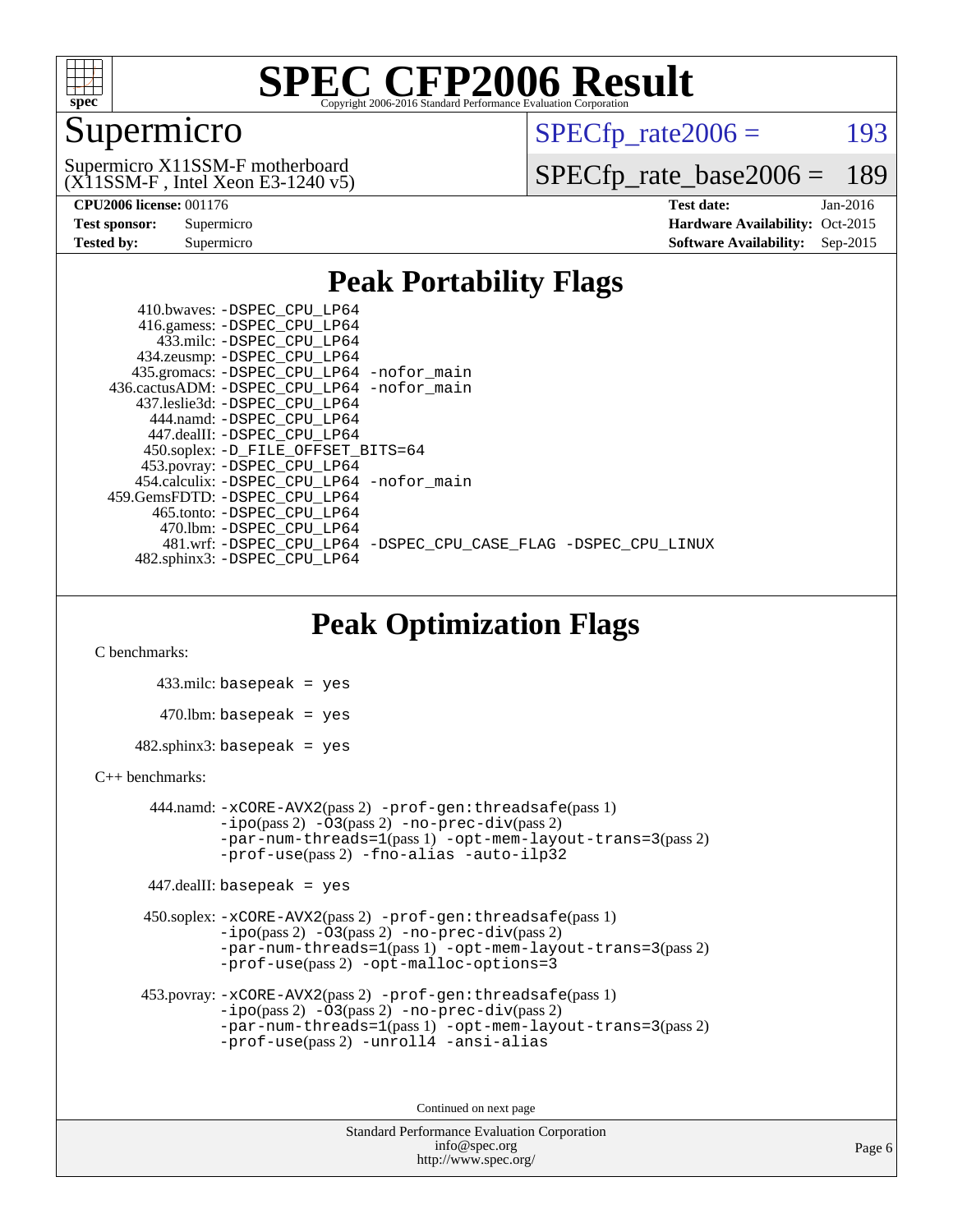

### Supermicro

 $SPECTp\_rate2006 = 193$ 

(X11SSM-F , Intel Xeon E3-1240 v5) Supermicro X11SSM-F motherboard

[SPECfp\\_rate\\_base2006 =](http://www.spec.org/auto/cpu2006/Docs/result-fields.html#SPECfpratebase2006) 189

**[CPU2006 license:](http://www.spec.org/auto/cpu2006/Docs/result-fields.html#CPU2006license)** 001176 **[Test date:](http://www.spec.org/auto/cpu2006/Docs/result-fields.html#Testdate)** Jan-2016 **[Test sponsor:](http://www.spec.org/auto/cpu2006/Docs/result-fields.html#Testsponsor)** Supermicro Supermicro **[Hardware Availability:](http://www.spec.org/auto/cpu2006/Docs/result-fields.html#HardwareAvailability)** Oct-2015 **[Tested by:](http://www.spec.org/auto/cpu2006/Docs/result-fields.html#Testedby)** Supermicro **Supermicro [Software Availability:](http://www.spec.org/auto/cpu2006/Docs/result-fields.html#SoftwareAvailability)** Sep-2015

## **[Peak Optimization Flags \(Continued\)](http://www.spec.org/auto/cpu2006/Docs/result-fields.html#PeakOptimizationFlags)**

[Fortran benchmarks](http://www.spec.org/auto/cpu2006/Docs/result-fields.html#Fortranbenchmarks):

 $410.bwaves: basepeak = yes$  416.gamess: [-xCORE-AVX2](http://www.spec.org/cpu2006/results/res2016q1/cpu2006-20160206-38998.flags.html#user_peakPASS2_FFLAGSPASS2_LDFLAGS416_gamess_f-xAVX2_5f5fc0cbe2c9f62c816d3e45806c70d7)(pass 2) [-prof-gen:threadsafe](http://www.spec.org/cpu2006/results/res2016q1/cpu2006-20160206-38998.flags.html#user_peakPASS1_FFLAGSPASS1_LDFLAGS416_gamess_prof_gen_21a26eb79f378b550acd7bec9fe4467a)(pass 1) [-ipo](http://www.spec.org/cpu2006/results/res2016q1/cpu2006-20160206-38998.flags.html#user_peakPASS2_FFLAGSPASS2_LDFLAGS416_gamess_f-ipo)(pass 2) [-O3](http://www.spec.org/cpu2006/results/res2016q1/cpu2006-20160206-38998.flags.html#user_peakPASS2_FFLAGSPASS2_LDFLAGS416_gamess_f-O3)(pass 2) [-no-prec-div](http://www.spec.org/cpu2006/results/res2016q1/cpu2006-20160206-38998.flags.html#user_peakPASS2_FFLAGSPASS2_LDFLAGS416_gamess_f-no-prec-div)(pass 2) [-par-num-threads=1](http://www.spec.org/cpu2006/results/res2016q1/cpu2006-20160206-38998.flags.html#user_peakPASS1_FFLAGSPASS1_LDFLAGS416_gamess_par_num_threads_786a6ff141b4e9e90432e998842df6c2)(pass 1) [-prof-use](http://www.spec.org/cpu2006/results/res2016q1/cpu2006-20160206-38998.flags.html#user_peakPASS2_FFLAGSPASS2_LDFLAGS416_gamess_prof_use_bccf7792157ff70d64e32fe3e1250b55)(pass 2) [-unroll2](http://www.spec.org/cpu2006/results/res2016q1/cpu2006-20160206-38998.flags.html#user_peakOPTIMIZE416_gamess_f-unroll_784dae83bebfb236979b41d2422d7ec2) [-inline-level=0](http://www.spec.org/cpu2006/results/res2016q1/cpu2006-20160206-38998.flags.html#user_peakOPTIMIZE416_gamess_f-inline-level_318d07a09274ad25e8d15dbfaa68ba50) [-scalar-rep-](http://www.spec.org/cpu2006/results/res2016q1/cpu2006-20160206-38998.flags.html#user_peakOPTIMIZE416_gamess_f-disablescalarrep_abbcad04450fb118e4809c81d83c8a1d) 434.zeusmp: basepeak = yes 437.leslie3d: basepeak = yes 459.GemsFDTD: basepeak = yes 465.tonto: [-xCORE-AVX2](http://www.spec.org/cpu2006/results/res2016q1/cpu2006-20160206-38998.flags.html#user_peakPASS2_FFLAGSPASS2_LDFLAGS465_tonto_f-xAVX2_5f5fc0cbe2c9f62c816d3e45806c70d7)(pass 2) [-prof-gen:threadsafe](http://www.spec.org/cpu2006/results/res2016q1/cpu2006-20160206-38998.flags.html#user_peakPASS1_FFLAGSPASS1_LDFLAGS465_tonto_prof_gen_21a26eb79f378b550acd7bec9fe4467a)(pass 1)  $-ipo(pass 2)$  $-ipo(pass 2)$   $-03(pass 2)$   $-no-prec-div(pass 2)$  $-no-prec-div(pass 2)$ [-par-num-threads=1](http://www.spec.org/cpu2006/results/res2016q1/cpu2006-20160206-38998.flags.html#user_peakPASS1_FFLAGSPASS1_LDFLAGS465_tonto_par_num_threads_786a6ff141b4e9e90432e998842df6c2)(pass 1) [-prof-use](http://www.spec.org/cpu2006/results/res2016q1/cpu2006-20160206-38998.flags.html#user_peakPASS2_FFLAGSPASS2_LDFLAGS465_tonto_prof_use_bccf7792157ff70d64e32fe3e1250b55)(pass 2) [-unroll4](http://www.spec.org/cpu2006/results/res2016q1/cpu2006-20160206-38998.flags.html#user_peakOPTIMIZE465_tonto_f-unroll_4e5e4ed65b7fd20bdcd365bec371b81f) [-auto](http://www.spec.org/cpu2006/results/res2016q1/cpu2006-20160206-38998.flags.html#user_peakOPTIMIZE465_tonto_f-auto) [-inline-calloc](http://www.spec.org/cpu2006/results/res2016q1/cpu2006-20160206-38998.flags.html#user_peakOPTIMIZE465_tonto_f-inline-calloc) [-opt-malloc-options=3](http://www.spec.org/cpu2006/results/res2016q1/cpu2006-20160206-38998.flags.html#user_peakOPTIMIZE465_tonto_f-opt-malloc-options_13ab9b803cf986b4ee62f0a5998c2238) [Benchmarks using both Fortran and C](http://www.spec.org/auto/cpu2006/Docs/result-fields.html#BenchmarksusingbothFortranandC): 435.gromacs: [-xCORE-AVX2](http://www.spec.org/cpu2006/results/res2016q1/cpu2006-20160206-38998.flags.html#user_peakPASS2_CFLAGSPASS2_FFLAGSPASS2_LDFLAGS435_gromacs_f-xAVX2_5f5fc0cbe2c9f62c816d3e45806c70d7)(pass 2) [-prof-gen:threadsafe](http://www.spec.org/cpu2006/results/res2016q1/cpu2006-20160206-38998.flags.html#user_peakPASS1_CFLAGSPASS1_FFLAGSPASS1_LDFLAGS435_gromacs_prof_gen_21a26eb79f378b550acd7bec9fe4467a)(pass 1) [-ipo](http://www.spec.org/cpu2006/results/res2016q1/cpu2006-20160206-38998.flags.html#user_peakPASS2_CFLAGSPASS2_FFLAGSPASS2_LDFLAGS435_gromacs_f-ipo)(pass 2) [-O3](http://www.spec.org/cpu2006/results/res2016q1/cpu2006-20160206-38998.flags.html#user_peakPASS2_CFLAGSPASS2_FFLAGSPASS2_LDFLAGS435_gromacs_f-O3)(pass 2) [-no-prec-div](http://www.spec.org/cpu2006/results/res2016q1/cpu2006-20160206-38998.flags.html#user_peakPASS2_CFLAGSPASS2_FFLAGSPASS2_LDFLAGS435_gromacs_f-no-prec-div)(pass 2) [-par-num-threads=1](http://www.spec.org/cpu2006/results/res2016q1/cpu2006-20160206-38998.flags.html#user_peakPASS1_CFLAGSPASS1_FFLAGSPASS1_LDFLAGS435_gromacs_par_num_threads_786a6ff141b4e9e90432e998842df6c2)(pass 1) [-opt-mem-layout-trans=3](http://www.spec.org/cpu2006/results/res2016q1/cpu2006-20160206-38998.flags.html#user_peakPASS2_CFLAGS435_gromacs_f-opt-mem-layout-trans_a7b82ad4bd7abf52556d4961a2ae94d5)(pass 2) [-prof-use](http://www.spec.org/cpu2006/results/res2016q1/cpu2006-20160206-38998.flags.html#user_peakPASS2_CFLAGSPASS2_FFLAGSPASS2_LDFLAGS435_gromacs_prof_use_bccf7792157ff70d64e32fe3e1250b55)(pass 2) [-opt-prefetch](http://www.spec.org/cpu2006/results/res2016q1/cpu2006-20160206-38998.flags.html#user_peakOPTIMIZE435_gromacs_f-opt-prefetch) [-auto-ilp32](http://www.spec.org/cpu2006/results/res2016q1/cpu2006-20160206-38998.flags.html#user_peakCOPTIMIZE435_gromacs_f-auto-ilp32)  $436.cactusADM:basepeak = yes$  454.calculix: basepeak = yes  $481.$ wrf: basepeak = yes The flags files that were used to format this result can be browsed at <http://www.spec.org/cpu2006/flags/Intel-ic16.0-official-linux64.html> <http://www.spec.org/cpu2006/flags/Supermicro-Platform-Settings-V1.2-revH.html>

You can also download the XML flags sources by saving the following links: <http://www.spec.org/cpu2006/flags/Intel-ic16.0-official-linux64.xml> <http://www.spec.org/cpu2006/flags/Supermicro-Platform-Settings-V1.2-revH.xml>